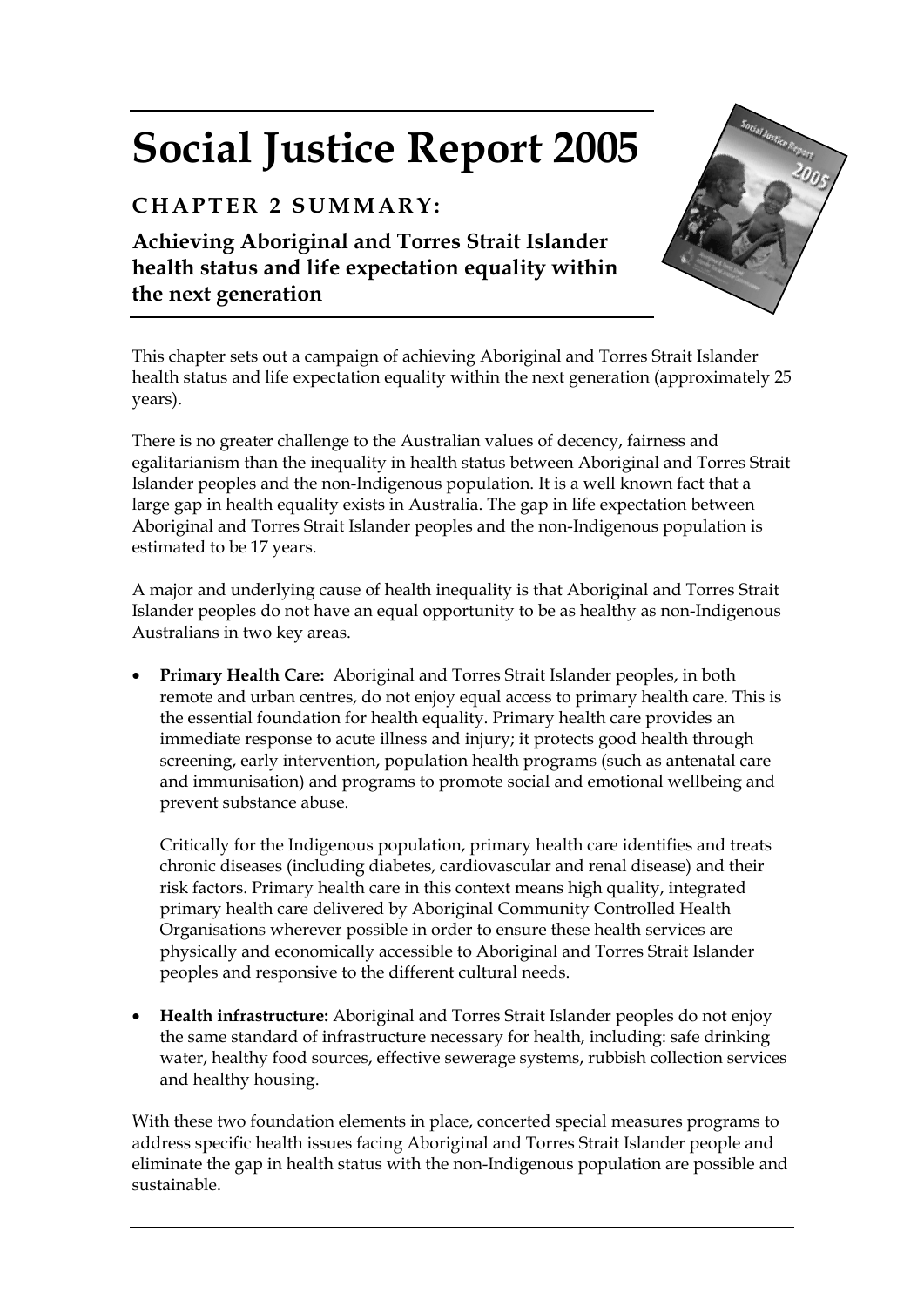As a nation, we have never been as well placed as we are now to turn the current health crisis faced by Aboriginal and Torres Strait Islander peoples around. In part, this is because the necessary commitments and mechanisms for whole-of-government coordination are now in place to achieve this. Traditionally, there has been a lack of coordination between the Commonwealth, states and territories, and between the health care and other relevant sectors in Australia. Since the *National Aboriginal Health Strategy* (1989) there has been a general agreement that whole-of-government and intersectoral integration and coordination mechanisms were a necessary first step towards any comprehensive response to the health crisis. These are now in place.

Further, we have a historically large federal budget surplus, which could be used to fund dramatic improvements in Aboriginal and Torres Strait Islander peoples' health status. With new agreement making processes, we have an unprecedented opportunity to engage and empower Aboriginal and Torres Strait Islander peoples to overcome existing health inequalities.

And yet these opportunities are not being effectively harnessed.

## *The human rights based approach to health*

Human rights provide a framework for addressing health inequality by providing a system to guide policy making and to influence the design, delivery, monitoring and evaluation of health programs and services. Crucially, the 'right to health' requires governments to address issues of equality opportunity in health head on. It requires governments to address inequality of health services, particularly primary health care, as well as health infrastructure when it occurs. As such, it is directly relevant to the situation of Aboriginal and Torres Strait Islander peoples.

The most important statement of the right to health is article 12 of the *International Covenant on Economic, Social and Cultural Rights,* which recognises 'the right of everyone to the enjoyment of the highest attainable standard of physical and mental health'. It is not to be understood as a right to be healthy, which cannot be guaranteed by governments. Instead, the right requires a state to ensure that its population enjoys the *opportunity* and an *equal opportunity* to be as healthy as possible - primarily by being able to access primary and other forms of health care and medicines when necessary, as well as enjoying a high standard of health infrastructure.

The right to health is subject to the over-arching principle of 'progressive realisation'*.*  This means that governments must take steps that are deliberate, concrete and targeted as clearly as possible towards health equality and equality of opportunity in relation to primary health care and health infrastructure.

Where health inequality and inequality of opportunity exists, governments must identify appropriate health indicators with achievable benchmarks, so that the rate of progress can be monitored and assessed. Setting benchmarks enables governments and other parties to reach an agreement about what rate of progress is adequate. Such benchmarks should be:

• specific, time bound and verifiable;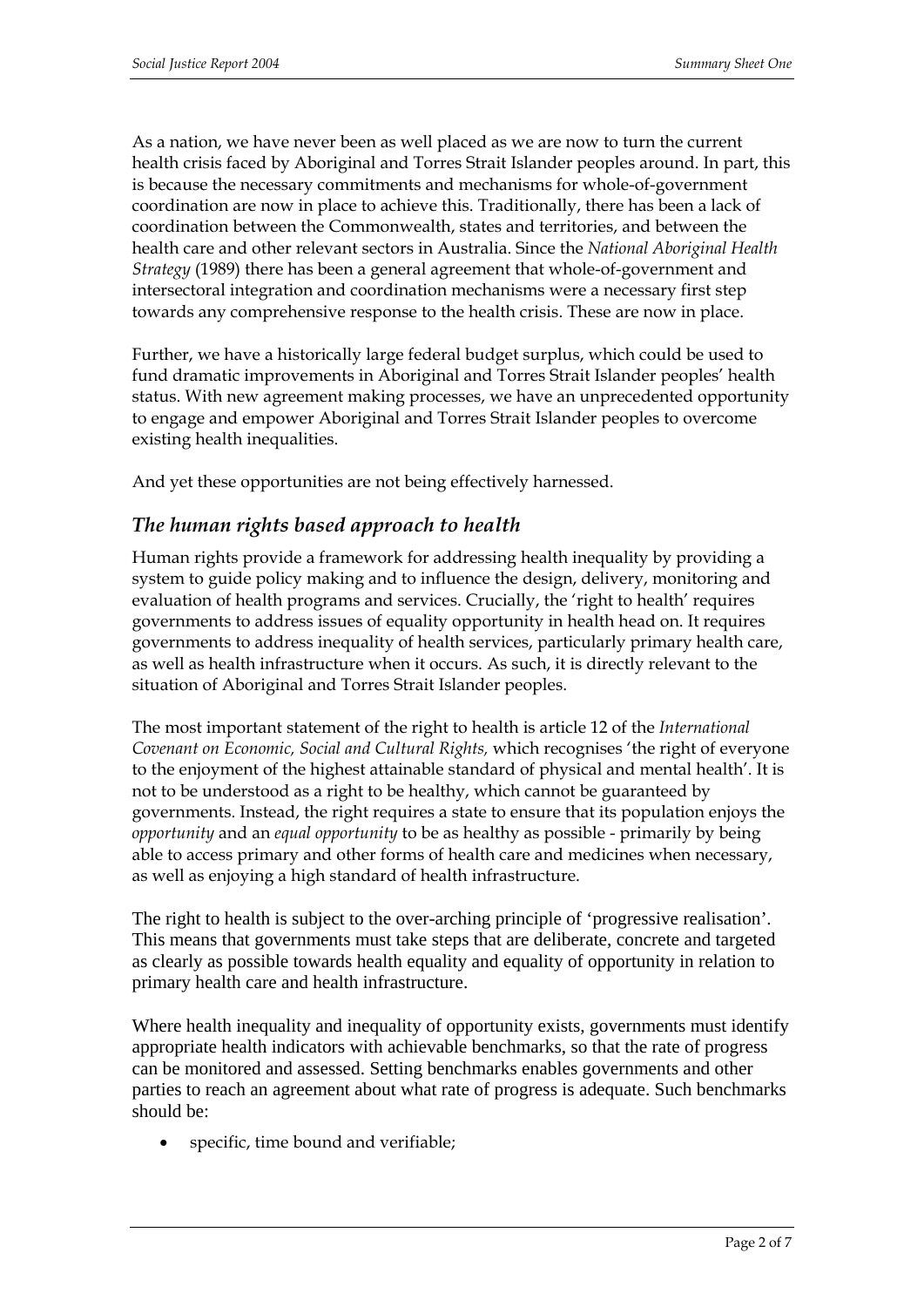- set with the participation of the people whose rights are affected, to agree on what is an adequate rate of progress and set realistic targets; and
- Reassessed independently on their target date, with accountability for performance.

The right to health also emphasises processes for achieving improvements in health, with the free, active and meaningful participation of Indigenous peoples critical in the design and delivery of health services, health infrastructure and health programs.

# *A campaign for Aboriginal and Torres Strait Islander health equality within a generation*

The failure of the policies and programs over the past 20 years to achieve significant improvements in Aboriginal and Torres Strait Islander health status, yet alone reduce the inequality gap, reveals two things people can no longer accept from governments.

We cannot accept the failure of governments to commit to an urgent plan of action. It is not acceptable to continually state that the situation is tragic and ought to be treated with urgency and then fail to put into place targets to focus policy making or to fund programs accordingly.

A plan that is not adequately funded to meet its outcomes cannot be considered an effective plan. The history of approaches to Aboriginal and Torres Strait Islander health reflects this statement. Australian governments have proved unwilling to fund Aboriginal and Torres Strait Islander health programs based on need and as a result plans have failed. Programs and service delivery must be adequately resourced and supported so that they are capable of achieving their stated goals.

The campaign the Social Justice Commissioner's Office is proposing directly addresses these two failings.

#### *Time frames, targets and benchmarks*

Perhaps the most striking factor in the current response is the absence of a timeframe for achieving Aboriginal and Torres Strait Islander health equality. This absence promotes a lack of accountability of governments.

The campaign recommends that governments commit to achieving equality of health status and life expectation between Aboriginal and Torres Strait Islander and non-Indigenous people within 25 years.

This proceeds from a commitment to provide equality of opportunity in relation to health for Aboriginal and Torres Strait Islander peoples. Governments should commit to achieving equal access to primary health care and health infrastructure (including safe drinking water, effective sewerage systems, rubbish collection services and healthy housing) within 10 years for Aboriginal and Torres Strait Islander peoples.

The goal of health equality and equality of opportunity should be supported by targets and benchmarks over the short and medium term. In many cases, the *Overcoming Indigenous Disadvantage Framework*, as well as the *Aboriginal and Torres Strait Islander Health Performance Framework* provide an appropriate basis for establishing targets and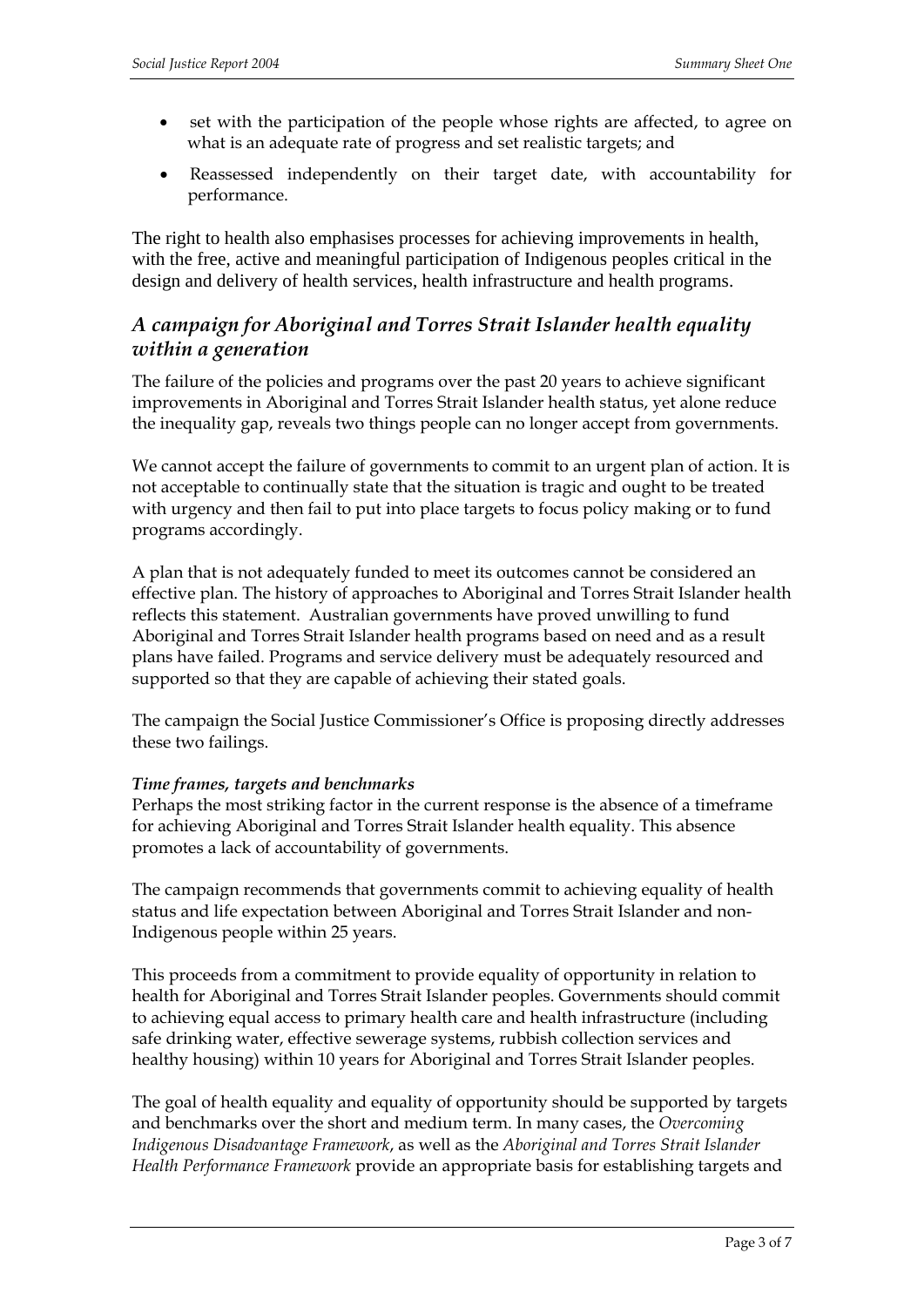benchmarks with deadlines in the short and medium term across a variety of contributing areas.

There is sufficient evidence to demonstrate that the improvements sought in Aboriginal and Torres Strait Islander peoples' health status are achievable within the timeframes the campaign is proposing. For example, in the 1940s-50s in the United States, Native American life expectancy improved by approx. nine years; an increase in life expectancy of about 12 years took place in Aotearoa/New Zealand over two decades from the 1940s-60s. Figures demonstrate dramatic improvements in infant mortality in Australia (from 200 per 1000 in the mid 1960s in Central Australia to around 50 per 1000 by 1980) through the provision of medical services.

A number of programs in Australia have also achieved rapid improvement in Aboriginal and Torres Strait Islander peoples' health in response to specific program interventions. For example, death rates among Aboriginal and Torres Strait Islander people from pneumonia have dropped 40% since 1996 due to the rolling out of pneumococcal vaccinations; and the *Strong Babies, Strong Culture* program has shown that significant reductions in the number of low birth weight babies can occur within a matter of years.

It is ironic that the government has committed to achieve the *UN Millennium Development Goals* by contributing to the international campaign to eradicate poverty in third world countries by 2015, but has no similar plans for Aboriginal and Torres Strait Islander Australians, in particular their health.

#### *Funding*

Only with funding commitments that are proportionate to the outstanding needs in the community will governments be able to meet the outstanding primary health care and infrastructure needs of Aboriginal and Torres Strait Islander peoples within 10 years.

A Commonwealth initiative called the *Primary Health Care Access Program* (PHCAP) is the main vehicle for the expansion of existing primary health care services in communities and the establishment of new services. However, PHCAP has never been fully or appropriately funded.

Not all zones have been rolled out and there are no plans to roll out further PHCAP zones in the Top End of Australia. Similarly, the Department of Health and Ageing has not provided estimates on the funding required to implement the PHCAP to the benchmark funding level in Aboriginal and Torres Strait Islander communities over the next five years.

Medicare per capita underspend estimates have been used to assess the quantum of the Aboriginal and Torres Strait Islander primary health care shortfall. Factoring in greater health needs has created the following cost estimates:

- In 2003, the Australian Medical Association calculated there was a \$250 million per annum shortfall in Medicare and related spending on Aboriginal and Torres Strait Islander peoples by the Commonwealth that, if made up, could be devoted to primary health care.
- In a report published in May 2004, Access Economics estimated there was a \$400 million (approx.) per annum shortfall that should be devoted to an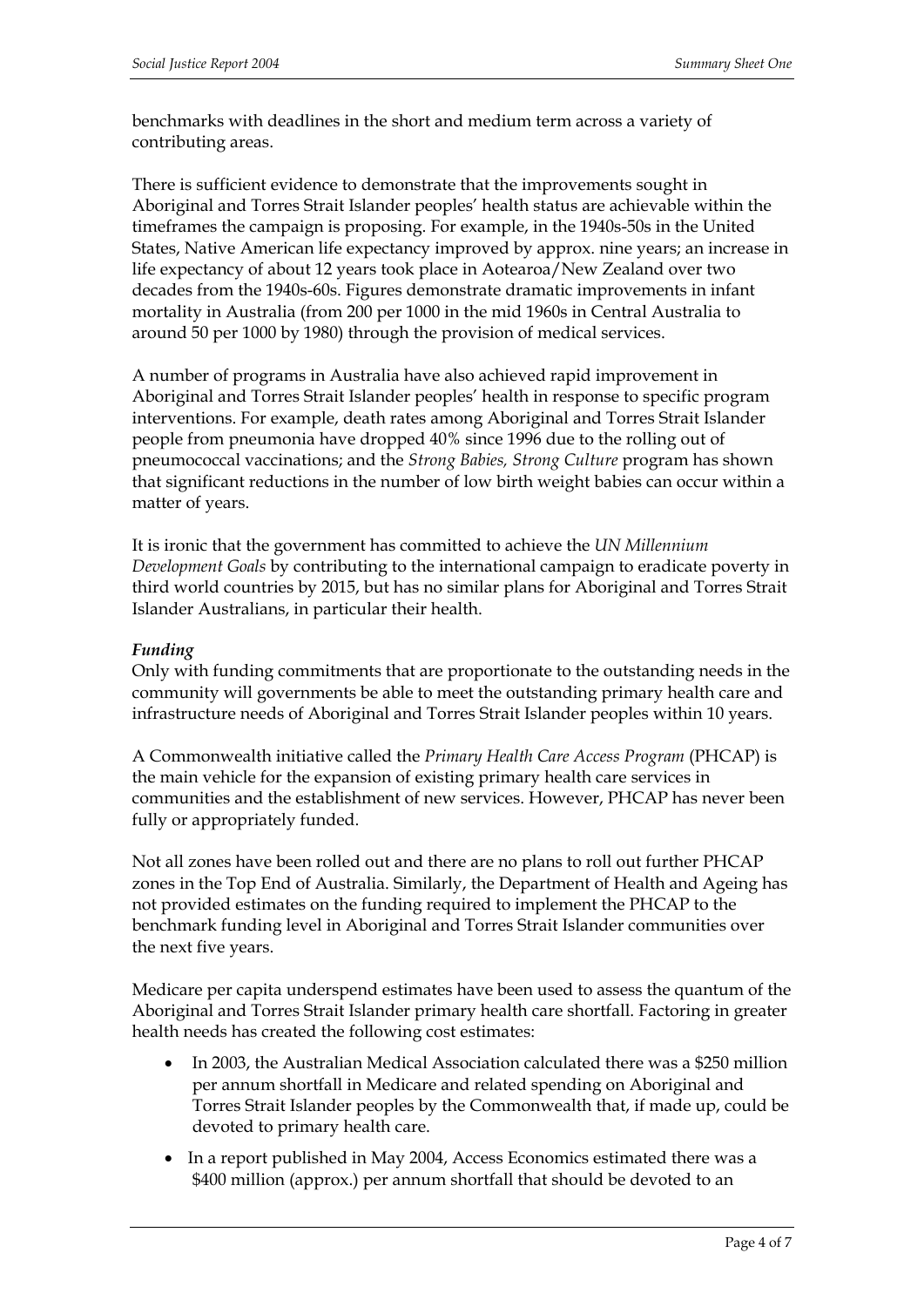Aboriginal and Torres Strait Islander health program, including provision of an equitable distribution of primary health care.

• In 2004, the *Costings Models for Indigenous Health Report* estimated the cost of extending Indigenous specific universal primary health care to be between \$409 million and \$570 million depending on the quality of service offered.

*The* Community Housing and Infrastructure Program (CHIP) has been set up to provide capital works infrastructure to communities. However, the CHIP is not a strategic plan to ensure that an equal standard of infrastructure is provided to Aboriginal and Torres Strait Islander communities. Funding is not linked to needs under this program. In 2001, it was estimated that at the current rate of funding it would take at least 20 years to achieve an equal standard of infrastructure in these communities.

There is a danger that if infrastructure needs are not addressed expeditiously, the rapidly growing Aboriginal and Torres Strait Islander population may put such pressure on existing infrastructure that much of the good work of the past decade will be undone. Planning to address this historical lack of infrastructure is an essential joint step (with the provision of primary health care) if improvements to health are to be realised. However, there is no current overall plan to address these needs that meets with the human rights principle of progressive realisation (i.e. that inequality is steadily being reduced with the commitment of the maximum of available resources).

While the estimated funds needed to address primary health care access and infrastructure provision is significant, it only represents about 1% of the current national per annum spending on health. Total expenditure on health goods and services, health-related services and capital formation in Australia in 2003–04 was estimated at \$78.4 billion. This was an increase of \$6.1 billion over the previous year.

A federal budget surplus of \$13.6 billion (as at 30 June 2005) suggests that resource availability is not the issue.

## *How does the campaign fit in with existing approaches to Aboriginal and Torres Strait Islander health and the new arrangements?*

This campaign seeks to place a time-frames on the goal and aims of the *National Strategic Framework for Aboriginal and Torres Strait Islander Health* and the commitments of the *Council of Australian Governments* (COAG) to overcome Aboriginal and Torres Strait Islander disadvantage. It provides a long-term vision for government focussed activity.

Governments have, after all, already made commitments to addressing Aboriginal and Torres Strait Islander health inequality as a major priority. In particular, there is now a joint commitment from all governments in Australia to coordinated service delivery with the objective of addressing Aboriginal and Torres Strait Islander disadvantage, including health inequality. Efforts towards this goal are to be guided by the COAG *National Framework of Principles for Government Service Delivery*. Progress in addressing these commitments is able to be measured against the COAG *Overcoming Indigenous Disadvantage Framework* on a biennial basis.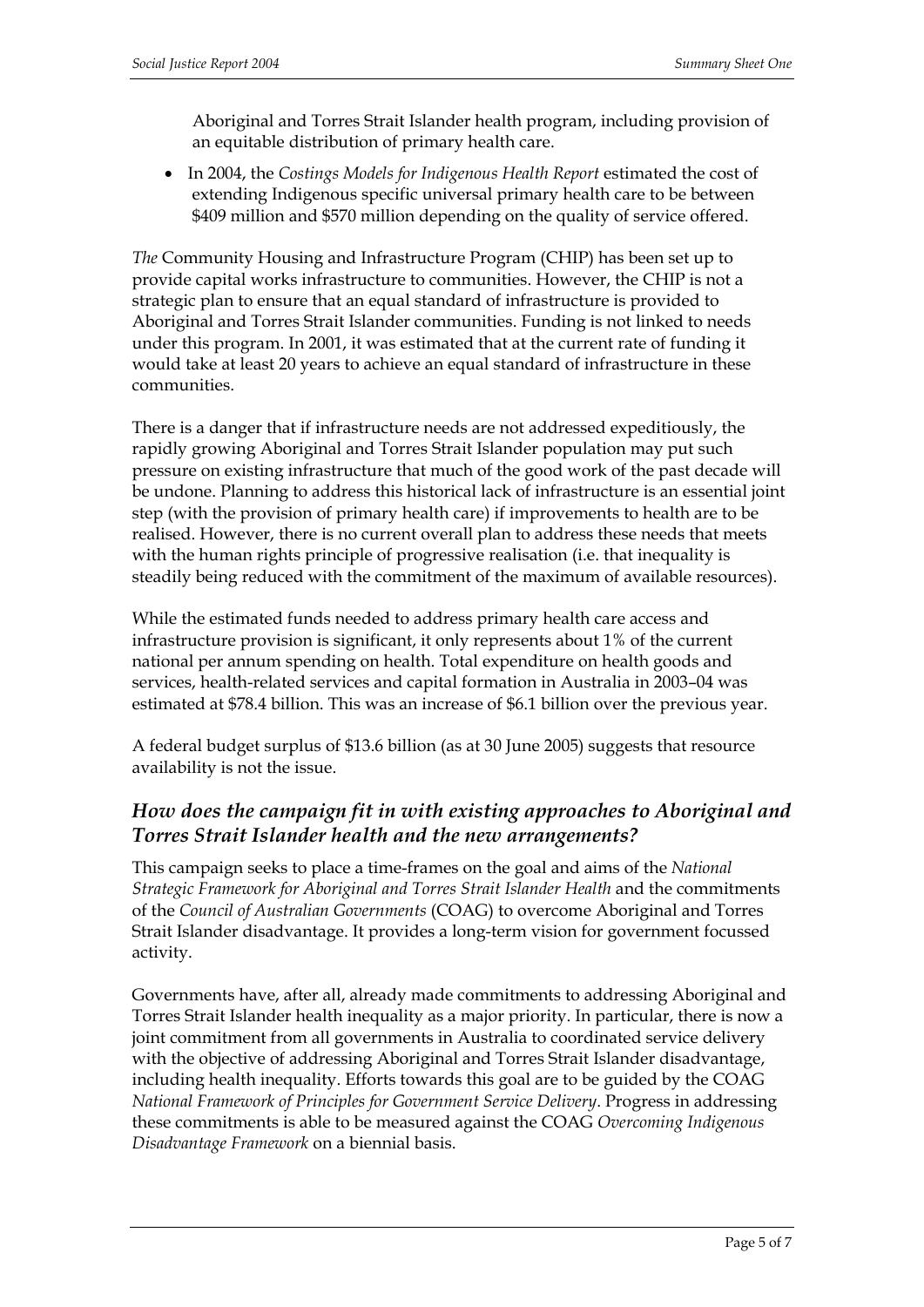Further, the *National Strategic Framework for Aboriginal and Torres Strait Islander Health* commits governments to work in a holistic, whole-of-government manner in partnership with Aboriginal and Torres Strait Islander peoples towards the goal of health equality. With the rolling out of the new arrangements for the administration of Indigenous affairs at the federal level over the past 18 months, the 'whole-ofgovernment' machinery necessary to implement the commitments of COAG is now in place.

Processes have been put into place to administer this framework to achieve its goals and aims. This includes: the finalisation of bilateral health agreements between the Commonwealth and states and territories; the establishment of state-level health forums; the development of regional plans which identify needs and priorities; and the establishment of a national performance monitoring framework.

There has been significant work to address many public health issues affecting Aboriginal and Torres Strait Islander peoples, notably commitments to environmental health workers, food and housing. However, there is no overarching strategic response to public health issues (notably health infrastructure) faced by Aboriginal and Torres Strait Islander peoples.

The key outstanding issue for Aboriginal and Torres Strait Islander health is the need to implement the extensive commitments of governments and to ensure that the number and pace of activities is sufficient to achieve health equality. This campaign would address this failure by linking existing commitments to adequate funding and resources and setting the goal of health equality within a 25-year period.

The new arrangements, with their emphasis on a whole-of-government response to Aboriginal and Torres Strait Islander disadvantage, are entirely compatible with such a campaign. Shared Responsibility Agreements (SRAs) in particular provide a significant opportunity to advance non-health sector issues which impact on Aboriginal and Torres Strait Islander health status. They are able to target social determinants of health, as well as support partnership approaches to addressing some issues relating to infrastructure provision and management within communities. However, there are limits on when SRAs should be used. In particular, it is not appropriate for primary health care to be delivered through SRAs.

#### *Overview of recommendations*

The Social Justice Commissioner has made the following recommendations to achieve long-term commitments to the goal of health equality for Aboriginal and Torres Strait Islander peoples within a generation.

**1)** Governments of Australia commit to achieving equality of health status and life expectation between Aboriginal and Torres Strait Islander and non-Indigenous people within 25 years.

**2)** Governments of Australia commit to achieving equality of access to primary health care and to an equal standard of health infrastructure for Aboriginal and Torres Strait Islander peoples within 10 years.

This commitment could be achieved with agreement at the Australian Health Minister's Conference of a *National Commitment to achieve Aboriginal and Torres Strait*